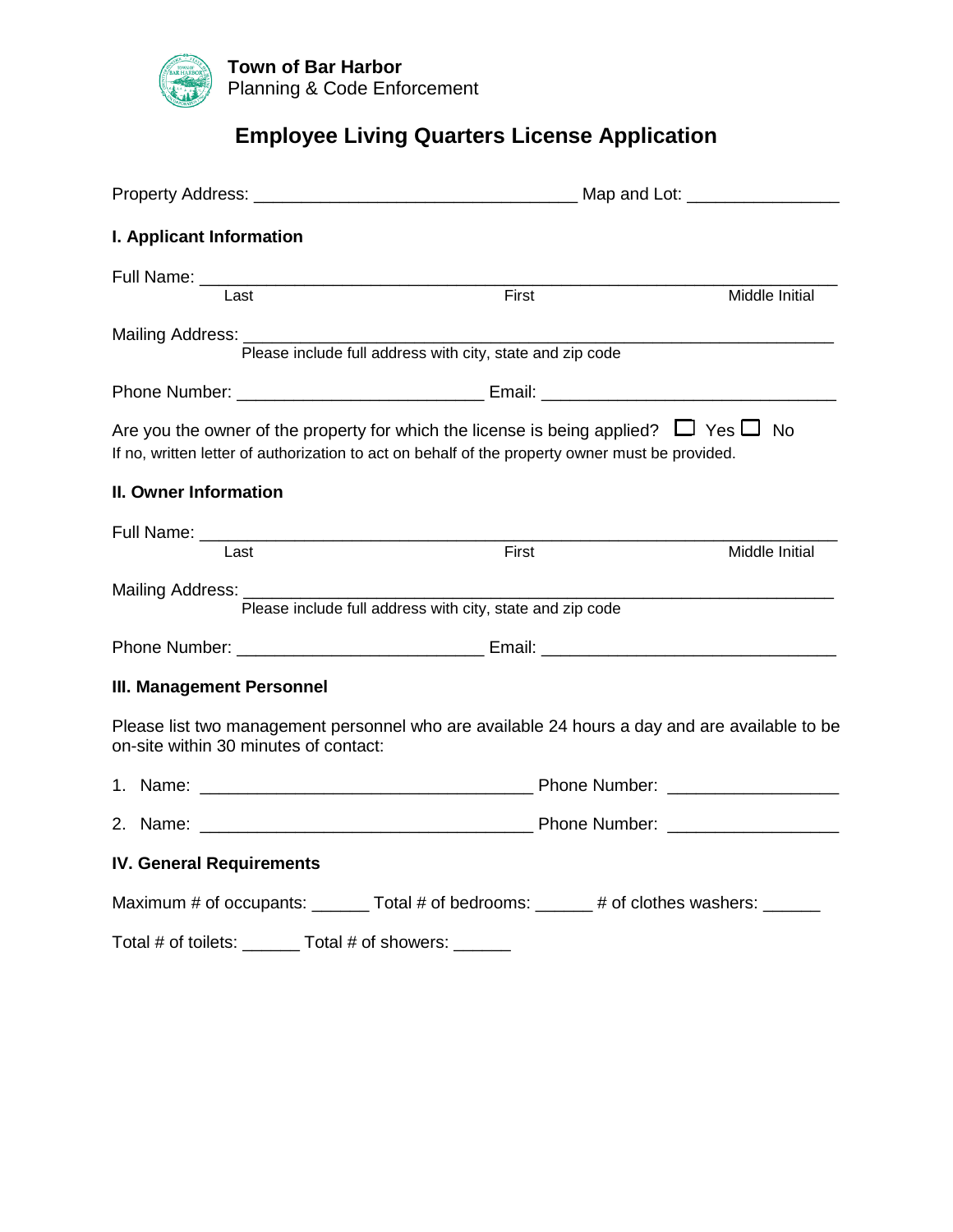### **V. Disclaimer and Signature**

I, the undersigned certify that:

⎯ I have read and understand Chapter 76 "Employee Living Quarters Licensing Ordinance"

 $\Box$  I have read and understand Chapter 64 "Disorderly Houses"

By signing this application, I certify that I agree to comply with the rules and regulations contained in Chapter 76 of the Bar Harbor Town Code and all applicable standards of the Bar Harbor Town Code. I certify that my answers are true and complete to the best of my knowledge.

| $\sim$<br>$\cdots$<br>)اد<br>-<br>_ _ _ _<br>_____ | $    -$ |  |
|----------------------------------------------------|---------|--|
|                                                    |         |  |

Printed Name: \_\_\_\_\_\_\_\_\_\_\_\_\_\_\_\_\_\_\_\_\_\_\_\_\_\_\_\_\_\_\_\_\_\_\_\_\_\_\_\_\_\_\_\_\_\_\_\_\_\_\_\_\_\_\_\_\_\_\_\_\_\_\_\_

#### **VI. Required Submissions**

 $\Box$  Attach written letter of authorization allowing you to act on behalf of the owner of the property

 $\Box$  Attach a full set of to-scale floor plans, clearly labeled with the intended use of each room in the building, including any spaces to be used as storage.

 $\Box$  Complete and attach appendix  $a$  – the written narrative.

#### **VII. Life Safety Inspection**

The Employee Living Quarters structure successfully passed the required inspection on this date: \_\_\_\_\_\_\_\_\_\_\_\_\_

\_\_\_\_\_\_\_\_\_\_\_\_\_\_\_\_\_\_\_\_\_\_\_\_\_\_\_\_\_\_\_\_\_\_\_\_\_\_\_\_\_\_\_\_\_\_\_\_\_\_\_\_\_\_\_\_\_\_\_\_\_\_\_\_\_\_\_\_\_\_\_\_\_\_\_\_

\_\_\_\_\_\_\_\_\_\_\_\_\_\_\_\_\_\_\_\_\_\_\_\_\_\_\_\_\_\_\_\_\_\_\_\_\_\_\_\_\_\_\_\_\_\_\_\_\_\_\_\_\_\_\_\_\_\_\_\_\_\_\_\_\_\_\_\_\_\_\_\_\_\_\_\_

Signature of the Fire Chief **Date** Date Date Date

Signature of the Code Enforcement Officer **Date** Date

| ------------ For Office Use Only ------------      |                                       |  |  |  |  |
|----------------------------------------------------|---------------------------------------|--|--|--|--|
| Date application received _____________            | Date license fee paid ____________    |  |  |  |  |
| Date abutters notices mailed                       |                                       |  |  |  |  |
| Date of Town Council public hearing ______________ |                                       |  |  |  |  |
| Action taken by the Town Council                   | APPROVE/DENY<br>Date <u>_________</u> |  |  |  |  |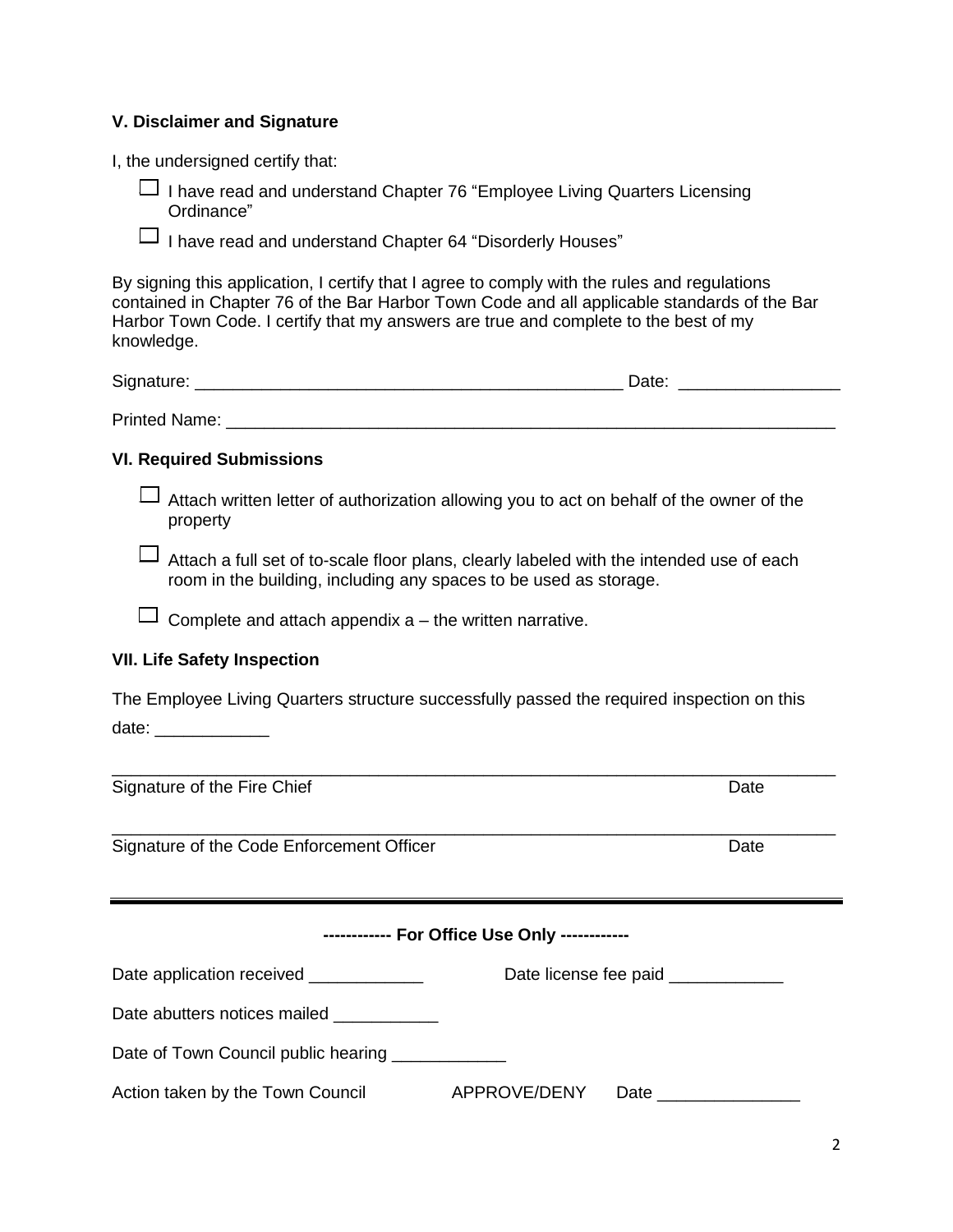

**Town of Bar Harbor** Planning & Code Enforcement

## **Employee Livings Quarters - Appendix A - Written Narrative**

Please explain how the Employee Livings Quarters will comply with the following general requirements as outlined in Chapter 76.

**76-6 A**. Space requirements. Each bedroom shall contain not less than 70 square feet of habitable floor area for each occupant excluding enclosed spaces such as closets and bathrooms, and shall not be less than 7 feet in any horizontal direction.

\_\_\_\_\_\_\_\_\_\_\_\_\_\_\_\_\_\_\_\_\_\_\_\_\_\_\_\_\_\_\_\_\_\_\_\_\_\_\_\_\_\_\_\_\_\_\_\_\_\_\_\_\_\_\_\_\_\_\_\_\_\_\_\_\_\_\_\_\_\_

\_\_\_\_\_\_\_\_\_\_\_\_\_\_\_\_\_\_\_\_\_\_\_\_\_\_\_\_\_\_\_\_\_\_\_\_\_\_\_\_\_\_\_\_\_\_\_\_\_\_\_\_\_\_\_\_\_\_\_\_\_\_\_\_\_\_\_\_\_\_

\_\_\_\_\_\_\_\_\_\_\_\_\_\_\_\_\_\_\_\_\_\_\_\_\_\_\_\_\_\_\_\_\_\_\_\_\_\_\_\_\_\_\_\_\_\_\_\_\_\_\_\_\_\_\_\_\_\_\_\_\_\_\_\_\_\_\_\_\_\_

\_\_\_\_\_\_\_\_\_\_\_\_\_\_\_\_\_\_\_\_\_\_\_\_\_\_\_\_\_\_\_\_\_\_\_\_\_\_\_\_\_\_\_\_\_\_\_\_\_\_\_\_\_\_\_\_\_\_\_\_\_\_\_\_\_\_\_\_\_\_

\_\_\_\_\_\_\_\_\_\_\_\_\_\_\_\_\_\_\_\_\_\_\_\_\_\_\_\_\_\_\_\_\_\_\_\_\_\_\_\_\_\_\_\_\_\_\_\_\_\_\_\_\_\_\_\_\_\_\_\_\_\_\_\_\_\_\_\_\_\_

**76.6 B**. Linens. All linens, including bed sheets, pillowcases, blankets, and pillows, shall be provided to each occupant by the property owner or management personnel.

\_\_\_\_\_\_\_\_\_\_\_\_\_\_\_\_\_\_\_\_\_\_\_\_\_\_\_\_\_\_\_\_\_\_\_\_\_\_\_\_\_\_\_\_\_\_\_\_\_\_\_\_\_\_\_\_\_\_\_\_\_\_\_\_\_\_\_\_\_\_

\_\_\_\_\_\_\_\_\_\_\_\_\_\_\_\_\_\_\_\_\_\_\_\_\_\_\_\_\_\_\_\_\_\_\_\_\_\_\_\_\_\_\_\_\_\_\_\_\_\_\_\_\_\_\_\_\_\_\_\_\_\_\_\_\_\_\_\_\_\_

\_\_\_\_\_\_\_\_\_\_\_\_\_\_\_\_\_\_\_\_\_\_\_\_\_\_\_\_\_\_\_\_\_\_\_\_\_\_\_\_\_\_\_\_\_\_\_\_\_\_\_\_\_\_\_\_\_\_\_\_\_\_\_\_\_\_\_\_\_\_

\_\_\_\_\_\_\_\_\_\_\_\_\_\_\_\_\_\_\_\_\_\_\_\_\_\_\_\_\_\_\_\_\_\_\_\_\_\_\_\_\_\_\_\_\_\_\_\_\_\_\_\_\_\_\_\_\_\_\_\_\_\_\_\_\_\_\_\_\_\_

\_\_\_\_\_\_\_\_\_\_\_\_\_\_\_\_\_\_\_\_\_\_\_\_\_\_\_\_\_\_\_\_\_\_\_\_\_\_\_\_\_\_\_\_\_\_\_\_\_\_\_\_\_\_\_\_\_\_\_\_\_\_\_\_\_\_\_\_\_\_

**76.6 C**. Bathing facilities. There shall be a minimum of one toilet for every 5 occupants, and one shower for every 5 occupants.

\_\_\_\_\_\_\_\_\_\_\_\_\_\_\_\_\_\_\_\_\_\_\_\_\_\_\_\_\_\_\_\_\_\_\_\_\_\_\_\_\_\_\_\_\_\_\_\_\_\_\_\_\_\_\_\_\_\_\_\_\_\_\_\_\_\_\_\_\_\_

\_\_\_\_\_\_\_\_\_\_\_\_\_\_\_\_\_\_\_\_\_\_\_\_\_\_\_\_\_\_\_\_\_\_\_\_\_\_\_\_\_\_\_\_\_\_\_\_\_\_\_\_\_\_\_\_\_\_\_\_\_\_\_\_\_\_\_\_\_\_

\_\_\_\_\_\_\_\_\_\_\_\_\_\_\_\_\_\_\_\_\_\_\_\_\_\_\_\_\_\_\_\_\_\_\_\_\_\_\_\_\_\_\_\_\_\_\_\_\_\_\_\_\_\_\_\_\_\_\_\_\_\_\_\_\_\_\_\_\_\_

\_\_\_\_\_\_\_\_\_\_\_\_\_\_\_\_\_\_\_\_\_\_\_\_\_\_\_\_\_\_\_\_\_\_\_\_\_\_\_\_\_\_\_\_\_\_\_\_\_\_\_\_\_\_\_\_\_\_\_\_\_\_\_\_\_\_\_\_\_\_

\_\_\_\_\_\_\_\_\_\_\_\_\_\_\_\_\_\_\_\_\_\_\_\_\_\_\_\_\_\_\_\_\_\_\_\_\_\_\_\_\_\_\_\_\_\_\_\_\_\_\_\_\_\_\_\_\_\_\_\_\_\_\_\_\_\_\_\_\_\_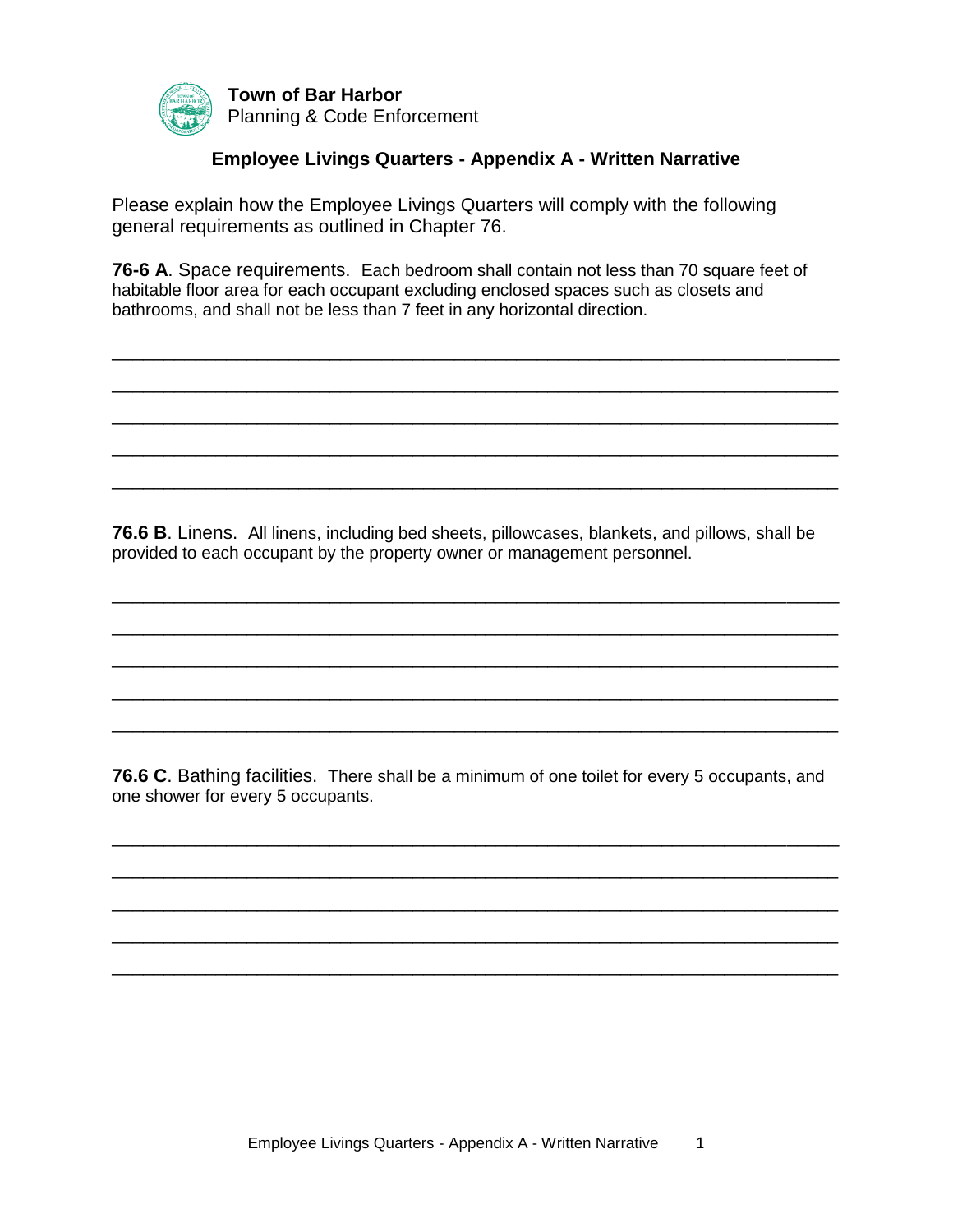**76.6 D**. Cooking facilities. A minimum of one on-site community kitchen with facilities for cooking, refrigeration, and washing shall be provided for the first 8 occupants. For every 1-12 additional occupants thereafter, another on-site community kitchen with facilities for cooking, refrigeration, and washing shall be provided (two on-site community kitchen facilities for cooking, refrigeration, and washing shall be provided for 9-20 total occupants, three such onsite community kitchens shall be provided for 21-32 total occupants, etc.). If the employees have access to an employee dining room (EDR) or are provided at least one shift meal, a single community kitchen shall be provided for every 45 occupants.

\_\_\_\_\_\_\_\_\_\_\_\_\_\_\_\_\_\_\_\_\_\_\_\_\_\_\_\_\_\_\_\_\_\_\_\_\_\_\_\_\_\_\_\_\_\_\_\_\_\_\_\_\_\_\_\_\_\_\_\_\_\_\_\_\_\_\_\_\_\_

\_\_\_\_\_\_\_\_\_\_\_\_\_\_\_\_\_\_\_\_\_\_\_\_\_\_\_\_\_\_\_\_\_\_\_\_\_\_\_\_\_\_\_\_\_\_\_\_\_\_\_\_\_\_\_\_\_\_\_\_\_\_\_\_\_\_\_\_\_\_

\_\_\_\_\_\_\_\_\_\_\_\_\_\_\_\_\_\_\_\_\_\_\_\_\_\_\_\_\_\_\_\_\_\_\_\_\_\_\_\_\_\_\_\_\_\_\_\_\_\_\_\_\_\_\_\_\_\_\_\_\_\_\_\_\_\_\_\_\_\_

\_\_\_\_\_\_\_\_\_\_\_\_\_\_\_\_\_\_\_\_\_\_\_\_\_\_\_\_\_\_\_\_\_\_\_\_\_\_\_\_\_\_\_\_\_\_\_\_\_\_\_\_\_\_\_\_\_\_\_\_\_\_\_\_\_\_\_\_\_\_

\_\_\_\_\_\_\_\_\_\_\_\_\_\_\_\_\_\_\_\_\_\_\_\_\_\_\_\_\_\_\_\_\_\_\_\_\_\_\_\_\_\_\_\_\_\_\_\_\_\_\_\_\_\_\_\_\_\_\_\_\_\_\_\_\_\_\_\_\_\_

**76.6 E.** Outdoor storage. The keeping of goods, junk or material of any kind with the exception of functioning bicycles, in the same place for more than 24 hours shall be screened from public view and neighbors by a fence, wall, roof, and/or landscaping.

\_\_\_\_\_\_\_\_\_\_\_\_\_\_\_\_\_\_\_\_\_\_\_\_\_\_\_\_\_\_\_\_\_\_\_\_\_\_\_\_\_\_\_\_\_\_\_\_\_\_\_\_\_\_\_\_\_\_\_\_\_\_\_\_\_\_\_\_\_\_

\_\_\_\_\_\_\_\_\_\_\_\_\_\_\_\_\_\_\_\_\_\_\_\_\_\_\_\_\_\_\_\_\_\_\_\_\_\_\_\_\_\_\_\_\_\_\_\_\_\_\_\_\_\_\_\_\_\_\_\_\_\_\_\_\_\_\_\_\_\_

\_\_\_\_\_\_\_\_\_\_\_\_\_\_\_\_\_\_\_\_\_\_\_\_\_\_\_\_\_\_\_\_\_\_\_\_\_\_\_\_\_\_\_\_\_\_\_\_\_\_\_\_\_\_\_\_\_\_\_\_\_\_\_\_\_\_\_\_\_\_

\_\_\_\_\_\_\_\_\_\_\_\_\_\_\_\_\_\_\_\_\_\_\_\_\_\_\_\_\_\_\_\_\_\_\_\_\_\_\_\_\_\_\_\_\_\_\_\_\_\_\_\_\_\_\_\_\_\_\_\_\_\_\_\_\_\_\_\_\_\_

\_\_\_\_\_\_\_\_\_\_\_\_\_\_\_\_\_\_\_\_\_\_\_\_\_\_\_\_\_\_\_\_\_\_\_\_\_\_\_\_\_\_\_\_\_\_\_\_\_\_\_\_\_\_\_\_\_\_\_\_\_\_\_\_\_\_\_\_\_\_

**76.6 F.** Clothes washer. On-site access to a minimum of one clothes washer and dryer must be provided.

\_\_\_\_\_\_\_\_\_\_\_\_\_\_\_\_\_\_\_\_\_\_\_\_\_\_\_\_\_\_\_\_\_\_\_\_\_\_\_\_\_\_\_\_\_\_\_\_\_\_\_\_\_\_\_\_\_\_\_\_\_\_\_\_\_\_\_\_\_\_

\_\_\_\_\_\_\_\_\_\_\_\_\_\_\_\_\_\_\_\_\_\_\_\_\_\_\_\_\_\_\_\_\_\_\_\_\_\_\_\_\_\_\_\_\_\_\_\_\_\_\_\_\_\_\_\_\_\_\_\_\_\_\_\_\_\_\_\_\_\_

\_\_\_\_\_\_\_\_\_\_\_\_\_\_\_\_\_\_\_\_\_\_\_\_\_\_\_\_\_\_\_\_\_\_\_\_\_\_\_\_\_\_\_\_\_\_\_\_\_\_\_\_\_\_\_\_\_\_\_\_\_\_\_\_\_\_\_\_\_\_

\_\_\_\_\_\_\_\_\_\_\_\_\_\_\_\_\_\_\_\_\_\_\_\_\_\_\_\_\_\_\_\_\_\_\_\_\_\_\_\_\_\_\_\_\_\_\_\_\_\_\_\_\_\_\_\_\_\_\_\_\_\_\_\_\_\_\_\_\_\_

\_\_\_\_\_\_\_\_\_\_\_\_\_\_\_\_\_\_\_\_\_\_\_\_\_\_\_\_\_\_\_\_\_\_\_\_\_\_\_\_\_\_\_\_\_\_\_\_\_\_\_\_\_\_\_\_\_\_\_\_\_\_\_\_\_\_\_\_\_\_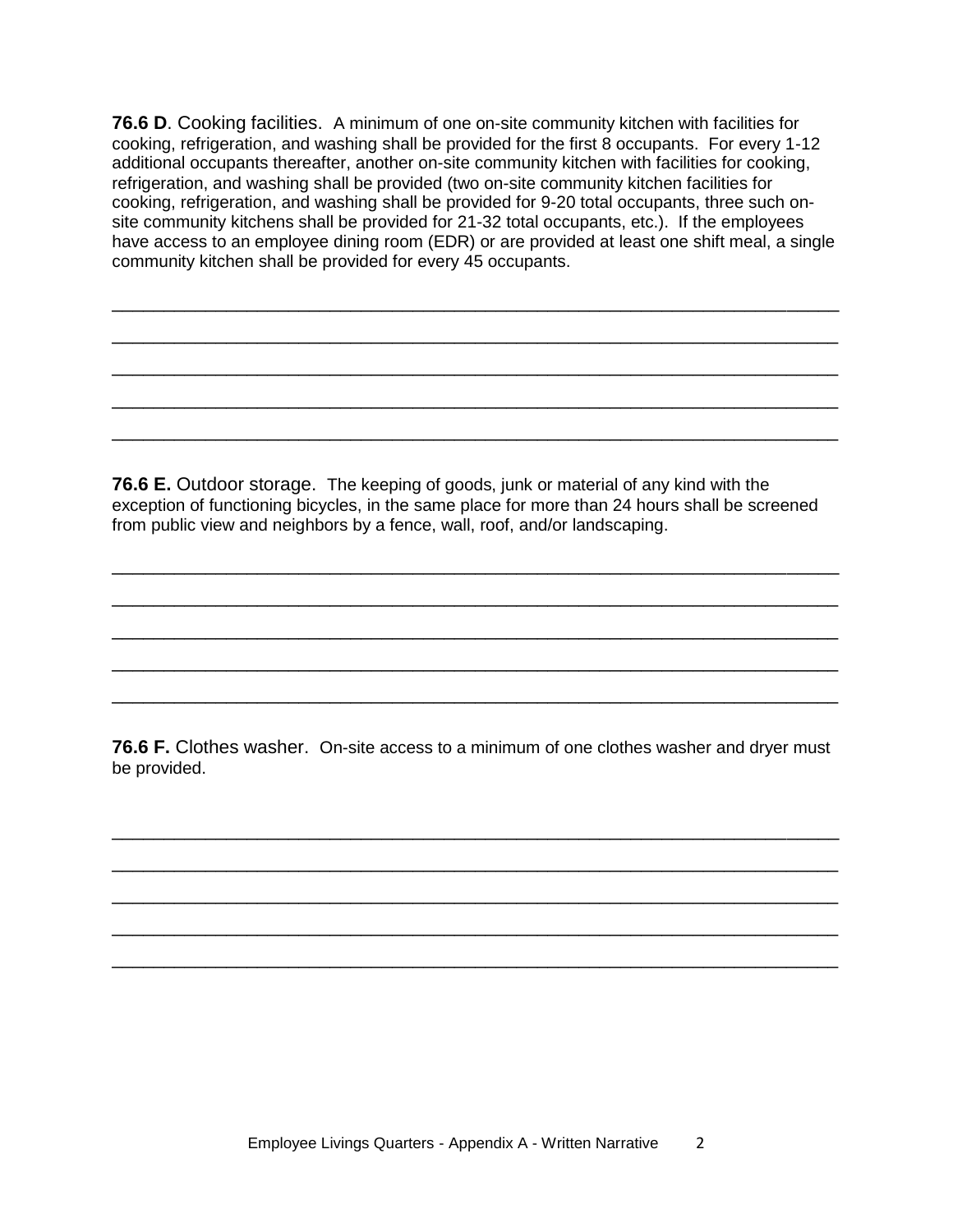**76.6 G.** Pest Control. Structures shall be kept free from insect and rodent infestation. Structures in which insects or rodents, or traces of, are found shall be promptly exterminated by approved processes that will not be injurious to human health.

\_\_\_\_\_\_\_\_\_\_\_\_\_\_\_\_\_\_\_\_\_\_\_\_\_\_\_\_\_\_\_\_\_\_\_\_\_\_\_\_\_\_\_\_\_\_\_\_\_\_\_\_\_\_\_\_\_\_\_\_\_\_\_\_\_\_\_\_\_\_

\_\_\_\_\_\_\_\_\_\_\_\_\_\_\_\_\_\_\_\_\_\_\_\_\_\_\_\_\_\_\_\_\_\_\_\_\_\_\_\_\_\_\_\_\_\_\_\_\_\_\_\_\_\_\_\_\_\_\_\_\_\_\_\_\_\_\_\_\_\_

\_\_\_\_\_\_\_\_\_\_\_\_\_\_\_\_\_\_\_\_\_\_\_\_\_\_\_\_\_\_\_\_\_\_\_\_\_\_\_\_\_\_\_\_\_\_\_\_\_\_\_\_\_\_\_\_\_\_\_\_\_\_\_\_\_\_\_\_\_\_

\_\_\_\_\_\_\_\_\_\_\_\_\_\_\_\_\_\_\_\_\_\_\_\_\_\_\_\_\_\_\_\_\_\_\_\_\_\_\_\_\_\_\_\_\_\_\_\_\_\_\_\_\_\_\_\_\_\_\_\_\_\_\_\_\_\_\_\_\_\_

\_\_\_\_\_\_\_\_\_\_\_\_\_\_\_\_\_\_\_\_\_\_\_\_\_\_\_\_\_\_\_\_\_\_\_\_\_\_\_\_\_\_\_\_\_\_\_\_\_\_\_\_\_\_\_\_\_\_\_\_\_\_\_\_\_\_\_\_\_\_

**76.6 H.** Management. If management is located off-site, they must be available to be present on-site within 30 minutes of being contacted.

\_\_\_\_\_\_\_\_\_\_\_\_\_\_\_\_\_\_\_\_\_\_\_\_\_\_\_\_\_\_\_\_\_\_\_\_\_\_\_\_\_\_\_\_\_\_\_\_\_\_\_\_\_\_\_\_\_\_\_\_\_\_\_\_\_\_\_\_\_\_

\_\_\_\_\_\_\_\_\_\_\_\_\_\_\_\_\_\_\_\_\_\_\_\_\_\_\_\_\_\_\_\_\_\_\_\_\_\_\_\_\_\_\_\_\_\_\_\_\_\_\_\_\_\_\_\_\_\_\_\_\_\_\_\_\_\_\_\_\_\_

\_\_\_\_\_\_\_\_\_\_\_\_\_\_\_\_\_\_\_\_\_\_\_\_\_\_\_\_\_\_\_\_\_\_\_\_\_\_\_\_\_\_\_\_\_\_\_\_\_\_\_\_\_\_\_\_\_\_\_\_\_\_\_\_\_\_\_\_\_\_

\_\_\_\_\_\_\_\_\_\_\_\_\_\_\_\_\_\_\_\_\_\_\_\_\_\_\_\_\_\_\_\_\_\_\_\_\_\_\_\_\_\_\_\_\_\_\_\_\_\_\_\_\_\_\_\_\_\_\_\_\_\_\_\_\_\_\_\_\_\_

\_\_\_\_\_\_\_\_\_\_\_\_\_\_\_\_\_\_\_\_\_\_\_\_\_\_\_\_\_\_\_\_\_\_\_\_\_\_\_\_\_\_\_\_\_\_\_\_\_\_\_\_\_\_\_\_\_\_\_\_\_\_\_\_\_\_\_\_\_\_

\_\_\_\_\_\_\_\_\_\_\_\_\_\_\_\_\_\_\_\_\_\_\_\_\_\_\_\_\_\_\_\_\_\_\_\_\_\_\_\_\_\_\_\_\_\_\_\_\_\_\_\_\_\_\_\_\_\_\_\_\_\_\_\_\_\_\_\_\_\_

\_\_\_\_\_\_\_\_\_\_\_\_\_\_\_\_\_\_\_\_\_\_\_\_\_\_\_\_\_\_\_\_\_\_\_\_\_\_\_\_\_\_\_\_\_\_\_\_\_\_\_\_\_\_\_\_\_\_\_\_\_\_\_\_\_\_\_\_\_\_

\_\_\_\_\_\_\_\_\_\_\_\_\_\_\_\_\_\_\_\_\_\_\_\_\_\_\_\_\_\_\_\_\_\_\_\_\_\_\_\_\_\_\_\_\_\_\_\_\_\_\_\_\_\_\_\_\_\_\_\_\_\_\_\_\_\_\_\_\_\_

\_\_\_\_\_\_\_\_\_\_\_\_\_\_\_\_\_\_\_\_\_\_\_\_\_\_\_\_\_\_\_\_\_\_\_\_\_\_\_\_\_\_\_\_\_\_\_\_\_\_\_\_\_\_\_\_\_\_\_\_\_\_\_\_\_\_\_\_\_\_

\_\_\_\_\_\_\_\_\_\_\_\_\_\_\_\_\_\_\_\_\_\_\_\_\_\_\_\_\_\_\_\_\_\_\_\_\_\_\_\_\_\_\_\_\_\_\_\_\_\_\_\_\_\_\_\_\_\_\_\_\_\_\_\_\_\_\_\_\_\_

**76.6 I.** Trash and recycling removal. Outdoor trash and recycling must be contained in a covered receptacle and must be removed on a weekly basis.

**76.6 J.** Property maintenance. The lot where the Employee Living Quarters is located shall be maintained in compliance with Chapter 109 "Health and Sanitation" of the Bar Harbor Town Code, as enforced by the Bar Harbor Health Officer.

\_\_\_\_\_\_\_\_\_\_\_\_\_\_\_\_\_\_\_\_\_\_\_\_\_\_\_\_\_\_\_\_\_\_\_\_\_\_\_\_\_\_\_\_\_\_\_\_\_\_\_\_\_\_\_\_\_\_\_\_\_\_\_\_\_\_\_\_\_\_

\_\_\_\_\_\_\_\_\_\_\_\_\_\_\_\_\_\_\_\_\_\_\_\_\_\_\_\_\_\_\_\_\_\_\_\_\_\_\_\_\_\_\_\_\_\_\_\_\_\_\_\_\_\_\_\_\_\_\_\_\_\_\_\_\_\_\_\_\_\_

\_\_\_\_\_\_\_\_\_\_\_\_\_\_\_\_\_\_\_\_\_\_\_\_\_\_\_\_\_\_\_\_\_\_\_\_\_\_\_\_\_\_\_\_\_\_\_\_\_\_\_\_\_\_\_\_\_\_\_\_\_\_\_\_\_\_\_\_\_\_

\_\_\_\_\_\_\_\_\_\_\_\_\_\_\_\_\_\_\_\_\_\_\_\_\_\_\_\_\_\_\_\_\_\_\_\_\_\_\_\_\_\_\_\_\_\_\_\_\_\_\_\_\_\_\_\_\_\_\_\_\_\_\_\_\_\_\_\_\_\_

\_\_\_\_\_\_\_\_\_\_\_\_\_\_\_\_\_\_\_\_\_\_\_\_\_\_\_\_\_\_\_\_\_\_\_\_\_\_\_\_\_\_\_\_\_\_\_\_\_\_\_\_\_\_\_\_\_\_\_\_\_\_\_\_\_\_\_\_\_\_